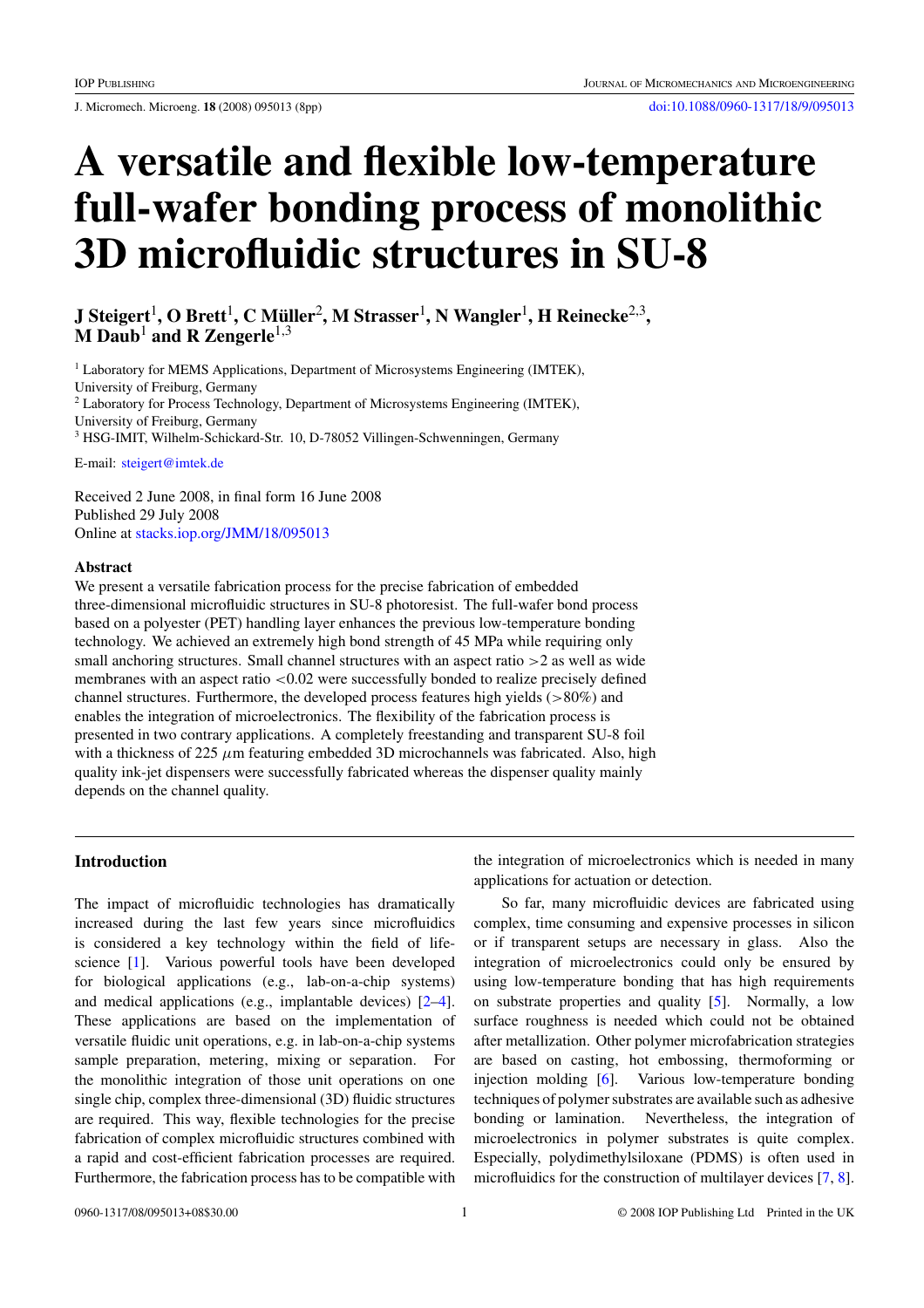Nevertheless, PDMS is a flexible material and mechanically not very stable.

An alternative presents the use of an SU-8 resist. SU-8 is a negative tone epoxy photoresist developed in the mid 1990s by IBM in Zurich [\[9,](#page-6-0) [10](#page-6-0)]. It enables the fabrication of high-aspect-ratio microstructures via UV-lithography and shows a high mechanical reliability, good chemical resistivity as well as excellent optical properties. Combined with its good biocompatibility  $[11-13]$ , SU-8 is well suited for microfluidic devices in the field of life-science: examples are single cell genetic manipulation [\[14\]](#page-6-0), microneedles [\[15](#page-6-0)] and lab-on-achip devices [\[16\]](#page-6-0). The main challenge for the realization of microfluidic devices is the integration of precisely defined 3D microchannels in SU-8 and particularly their encapsulation.

So far, various approaches for the fabrication of enclosed channels in SU-8 have been reported based on (i) adhesive bonding [\[17](#page-6-0)], (ii) sacrificial layers [\[18](#page-6-0)[–22](#page-7-0)], (iii) embedded metal masks [\[23–25\]](#page-7-0), (iv) exposure dose controlled lithography [\[26](#page-7-0), [27\]](#page-7-0) and (v) low-temperature bonding [\[13](#page-6-0), [16,](#page-6-0) [28–35](#page-7-0)]. One strategy for the fabrication of enclosed channels in SU-8 is the use of adhesives to bond two SU-8 layers (i). To ensure the biocompatibility of the materials epoxy-based adhesive is most suitable [\[17\]](#page-6-0). Nevertheless, the process is quite sensitive concerning the thickness of the applied adhesive layer. If the layer is too thick, the adhesive will flow into the channel due to capillary forces and leads to blocking of the channels. For thin adhesive layers a fluidically sealed bond could not be obtained. Typically, the thicknesses of the adhesive layer have to be controlled in the micrometer range, which is a challenging task.

The second method is the use of sacrificial layers like in traditional surface micromachining technology (ii). The use of standard positive photoresists as sacrificial materials [\[18](#page-6-0), [19](#page-6-0)] is quite challenging since the solvent of the SU-8 resists reacts with standard positive resists [\[21\]](#page-6-0). To improve the fabrication of defined microchannels further sacrificial materials are promoted such as sol–gel systems [\[20](#page-6-0)], or metals where chromium is well suited [\[22\]](#page-7-0). The challenge in using these materials is the fabrication of channel heights larger than 20  $\mu$ m. This way, Psoma *et al* [\[22\]](#page-7-0) promoted the use of polymers such as PMMA (Polymethylmethacrylate) as sacrificial material. However, using sacrificial layers extends the fabrication time drastically, since the material is removed by diffusion-based transport phenomena. Especially, for the fabrication of long channels, this method is not well suited. An alternative could be the use of heat-depolymerizable sacrificial materials, which escapes out of the embedded material by diffusion through the cover layer during a thermolysis step [\[21](#page-6-0)]. The use of this method is limited to a small channel height lower than 25  $\mu$ m as well as thin cover layers. Additionally, this could cause sagging of the sealing layer by bonding channels structures with low aspect ratios (*<*1).

The third method (iii) employs structured metal layers direct on the first SU-8 layer as masks during UV-lithography. Following, further SU-8 layers could be applied. This way, the method allows the fabrication of 3D microstructures. Due to the metal-covered SU-8 layers the good optical properties of the resist are no longer accessible. Also, the uncured SU-8 has to be removed by diffusion during the development step which drastically increases the fabrication time and also prevents the implementation of long microchannels.

Another method (iv) for the fabrication of embedded microchannels in SU-8 is based on exposure dose illumination during lithography. Thus, only the top of the SU-8 layer is illuminated. Two variations have been presented so far. A UV-lithography-based fabrication of embedded microchannels [\[27](#page-7-0)] shows a high sensitivity of the channel quality to the complex process parameters. Improved channel features and high-aspect ratios could be realized by an expensive direct writing technology using proton beams to pattern SU-8 films [\[26](#page-7-0)]. Like the presented methods so far, the uncured SU-8 resist has to be removed by time-consuming diffusion as well.

An excellent alternative to fabricate complex 3D microstructures could be realized by low-temperature bonding. One possibility is the lamination of dry films [\[36](#page-7-0)]. To ensure homogeneous surface properties for a better control and handling of the fluids, the fabrication of all channel walls out of the same material is an important aim. Thus, various approaches for the fabrication of embedded microchannels in the SU-8 photoresist by low-temperature bonding have been presented. An uncured SU-8 film is spun on a pyrex wafer and positioned on top of a structured SU-8 layer. Afterwards, the uncured SU-8 layer is illuminated through the pyrex wafer and the bond is achieved during the post-exposure step by applying a defined temperature and pressure [\[13,](#page-6-0) [31,](#page-7-0) [32](#page-7-0)]. Drawbacks of this approach are a large proximity gap by illumination through the pyrex wafer which decreases the resolution and limits the accurate fabrication of the small channel. Furthermore, the handling and processing of the unexposed and thus uncrosslinked SU-8 is very complex since the resist flows into the mircochannels during the bonding process and leads to undefined channel geometries or even blockage of the channels. Another approach is to use structured SU-8 layer as an adhesive to bond silicon and*/*or glass wafers [\[16,](#page-6-0) [28,](#page-7-0) [33](#page-7-0), [34,](#page-7-0) [35](#page-7-0)]. This approach allows the fabrication of defined channel geometries but requires complex post-processing steps to structure or remove the silicon or glass wafers, e.g. to generate fluidic interfaces. To improve this, two strategies have been presented [\[29,](#page-7-0) [30](#page-7-0)]. Abgrall *et al* [\[29\]](#page-7-0) applies an uncured SU-8 film on a PET-foil and forms a bond by lamination of this film onto structured SU-8 layers. Afterwards, the uncured SU-8 is illuminated and developed. Due to the low adhesion of the SU-8 on the PET substrate the foil could easily be peeled off. This process allows the fabrication of 3D channels based on multiple layers of structured SU-8 layers. Nevertheless, the fabrication based on uncured resist layers as mentioned before is an extremely complex procedure. Agirregabiria *et al* [\[30](#page-7-0)] structures crosslinked SU-8 layers on top of a polyimide foil. The SU-8 layers are finally bonded together by applying a pressure and a temperature higher than the glass-transition temperature of the resist. After the bonding, the polyimide foil could also be peeled of from the SU-8 structures due to low adhesion forces. The presented process show good channel qualities as well as allows the fabrication of complex 3D structures. As mentioned in the publication, the limitation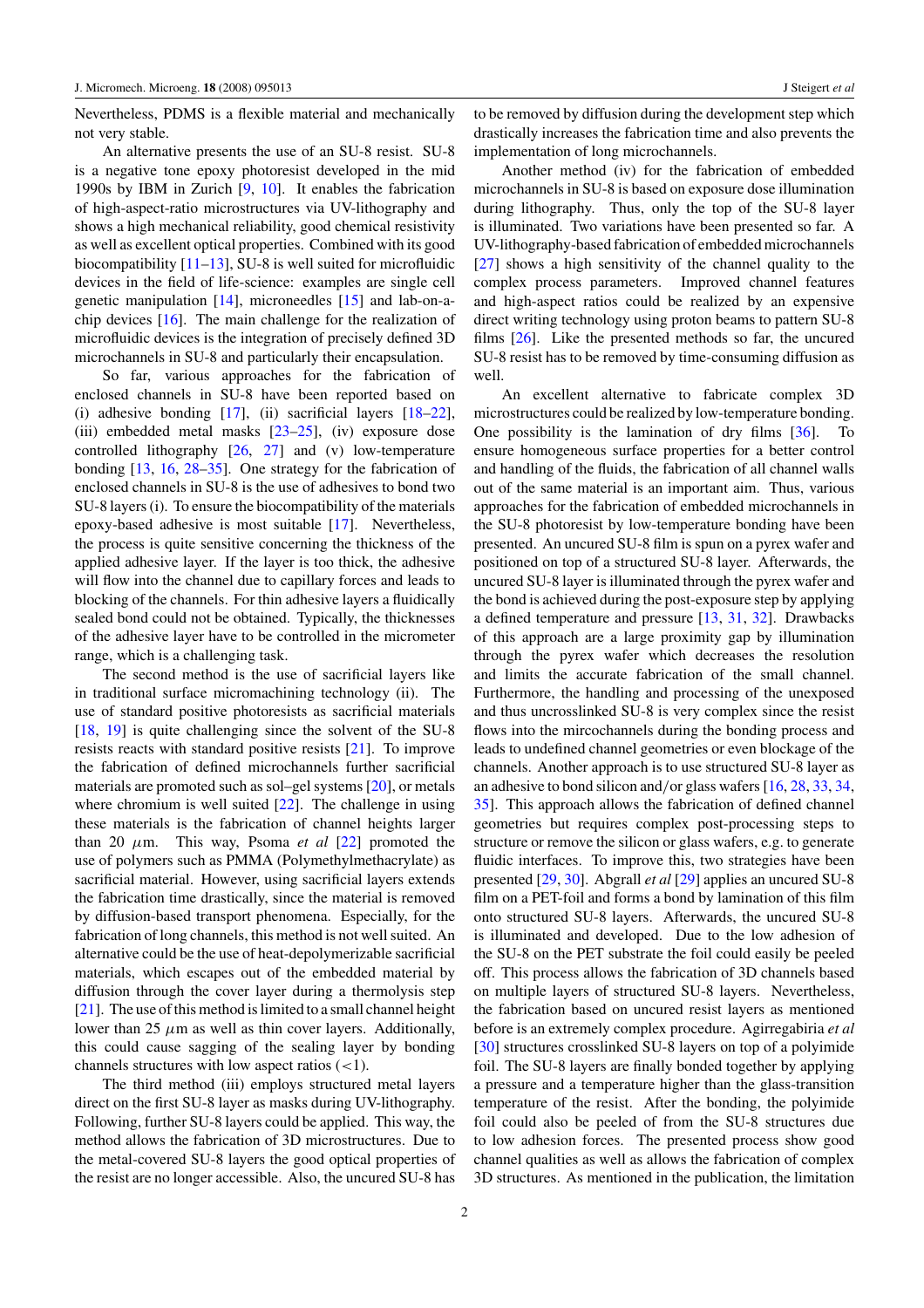

Figure 1. Fabrication process of SU-8 multilayers with embedded microfluidic channels. SU-8 layers are structured on a bottom substrate and on a PET layer on top of a handling wafer (1), than bonded together (2) and finally the PET foil could easily be peeled of the SU-8 structures (3). By repeating the process steps SU-8 multilayer featuring 3D microfluidic structures could be assembled.

is the realization of large freestanding areas. To also obtain a good yield of the bonding process, large anchor structures, a minimum of four times larger than the channel width, have to be implemented which leads to a large chip size.

Our approach presented in this paper is based on a low-temperature bond to fabricate complex microfluidic 3D structures containing embedded channels with precisely defined geometries in SU-8 photoresist. The fabrication process is based on the new SU-8 3000 series from Microchem Corporation [\[37](#page-7-0)]. We optimized the temperature and time of the soft-, and post-exposure bake to ensure both, mechanical stability of the resist for the fabrication of rectangular channels with well-defined geometries as well as a certain adhesiveness which is required for the low-temperature bond. The strategies of bonding SU-8 presented so far are based on the use of uncrosslinked SU-8 [\[29](#page-7-0)] or on completely cured SU-8 where a bond results from a heating over the glass transition temperature [\[30](#page-7-0)]. The fabricated microfluidic structures show low mechanical stress, allowing leakage free bonds of small structures with extremely high bond strengths up to 45 MPa. Typically bond strengths for the SU-8 bonds reported so far are in the range of  $16-20$  MPa  $[16, 34]$  $[16, 34]$  $[16, 34]$  $[16, 34]$ . In comparison to the work presented so far our process does not require any additional adhesion layers even for the fabrication of large connected areas and features a high flexibility concerning various channel heights and contrary aspect ratios where only small anchoring structures (20 smaller than the channel width) are required. Furthermore, we present a technique for releasing of cured and structured SU-8 layers from a handling wafer to fabricate

completely freestanding SU-8 structures. To demonstrate the high performance of our process we fabricated ink-jet dispensers which are known to be very sensitive to defined channel structures (e.g. nozzle) and leakage-free bond of small areas (e.g., flow resistance).

## **Fabrication process**

## *Concept and materials*

The presented full-wafer bond is based on the fabrication of SU-8 (3000 series) layers on a PET foil on top of a handling wafer (top substrate) and on a bottom substrate. The SU-8 layers are baked with an optimized parameter ensemble to ensure a viscosity high enough for the fabrication of defined channel geometries and small enough to ensure a tight bond. After exposure and development the PET foil with the structured SU-8 layer is easily peeled of the handling wafer. Finally, the SU-8 structures area aligned and bonded together using a low-temperature bond and the supporting PET foil is released. The procedure of this full-wafer bond is illustrated in figure 1.

The presented work is based on the new SU-8 3000 series from Microchem Corporation [\[37](#page-7-0)]. Two types of this photoresist have been used, SU-8 3025 and SU-8 3050. Compared to the older SU-8 series the mechanical stress which emerges during the baking steps is drastically reduced by an adapted thermal expansion coefficient and a decreased volume shrinking [\[38,](#page-7-0) [39](#page-7-0)]. This way, the adhesion force to the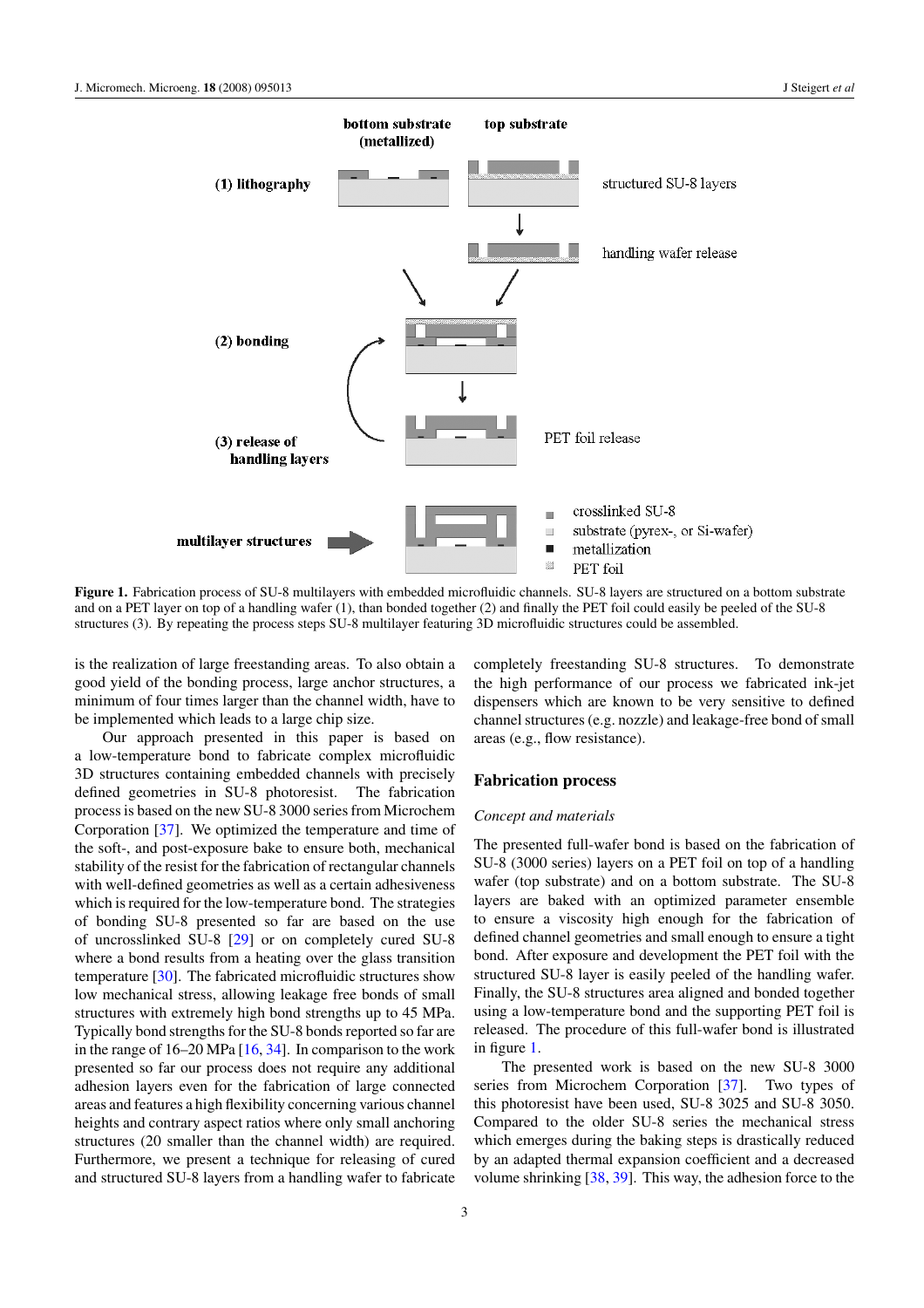substrates is drastically improved, up to the double depending on the used substrate materials and enables the fabrication of connected large-area SU-8 structures. Thus, additional adhesion layers such as those presented by Agirregabiria *et al* [\[30](#page-7-0)] or Calier *et al* [\[13](#page-6-0)] are no longer required.

For the mechanical release of the SU-8 microstructures from the handling wafer, a suitable process was selected. A lift-off technology presented by Bohl *et al* [\[40\]](#page-7-0) relies on the high internal stress in SU-8 layers (SU-8 2000 series) which leads to a mechanical separation of the SU-8 layer and the supporting wafer during the development step. Due to the high internal stress and the large volume shrinkage, this fabrication process is not suited for subsequent bonding steps. Materials which feature low adhesive forces to SU-8 have been presented, e.g. Gadre *et al* [\[12\]](#page-6-0) promotes the use of Teflon. Nevertheless, this process does not offer the possibility of aligning the structures before bonding since Teflon is not transparent. An intermediate layer based on a polyimide foil has been presented by Agirregabiria *et al* [\[30](#page-7-0)]. Due to the low adhesion force of polyimide to other materials, the foil is bonded via a sacrificial positive resist to a handling wafer. A more simple approach is the use of polyester (PET) which shows a low adhesion to SU-8 as well as a good adhesion to silicon [\[29](#page-7-0)].

## *Substrate preparation*

As substrates we used both  $4''$  silicon and pyrex wafers. As handling layer a commercially available polyester (PET) foil (native, untreated) [\[41](#page-7-0)] with a thickness of 100  $\mu$ m was used. First the wafers and the PET foil were cleaned with isopropanol, rinsed (DI-water) and dried. Since the PET foil is not mechanically stable, it is placed on a handling wafer i.e. a blank silicon wafer as a supporting substrate. To enhance the adhesion of the PET foil on the silicon substrate, a droplet of water is applied between the two materials. Due to the flat surfaces high meniscus forces emerge resulting in a sufficient adhesion of the PET foil up to 4000 rpm during spin coating. The following process describes the fabrication of the ink-jet dispenser. On a metallized (Ti*/*Au) bottom substrate a 25 *µ*m thick layer of SU-8 3025 and on the PET-foil a  $100 \mu m$  thick layer of SU-8 are spinned according to the data sheet [\[37\]](#page-7-0). The most critical step to achieve a highly reliable process is the precisely defined baking time. Both substrates, the bottom and the top substrates with the PET foil, are slowly heated up to 90  $\degree$ C (4.5 K min<sup>-1</sup>). Subsequently, the thin SU-8 layer on the bottom substrate is baked for 5 min and the thicker layer on the top substrate for 10 min. To obtain sticky SU-8 layers for building up 3D multilayer structures, the softbake period was reduced from the protocol mentioned in the data sheet (10 min at 95  $\degree$ C for the 25  $\mu$ m layer and 45 min at 95 °C for the 100  $\mu$ m layer [\[37](#page-7-0)]). Finally, the layers are slowly cooled down to room temperature  $(1 K min^{-1})$  to achieve mechanical stress-free resist layers. Using the SU-8 3000 series the influence of the temperature concerning the layer topography could be drastically decreased. Thus, flat surfaces with a roughness of *<*50 nm were fabricated using the mentioned lithography parameters. Furthermore, the thicknesses of the SU-8 layers could be realized with a reproducibility of  $CV = 3.5\%$ , measured at nine different positions per wafer using a profilometer and a microscope. Since, the layer thickness of SU-8 drastically increases at the boundary of the wafer, the resist was stripped from the outer 3 mm. A further influence of the SU-8 layer quality on the bond quality was not observed. For SU-8 resists older than 1 year, the baking time have to be reduced by additional 2 min to ensure the required properties of the SU-8 layer.

#### *Photolithography process*

The photolithography processes are carried out with chromium masks (Delta Mask V.O.F., NL) as well as photoplotter masks (KOENEN GmbH, D, 64 000 dpi) using the maskaligner MA6*/*BA6 from SUSS MicroTec AG, D. The 100 *µ*m layer was illuminated for 30 s and respectively the 25  $\mu$ m layer for 20 s via UV-exposure with a dose of 6 mW cm<sup>-2</sup> using an I-line filter. A time-reduced post-exposure bake was carried out for 3 min at 90  $\degree$ C and the wafers were again slowly cooled down to room temperature  $(1 K min<sup>-1</sup>)$ . Finally, the SU-8 layers were developed (mr-Dev-600, micro resist technology) for 20 min (100  $\mu$ m layer) and 15 min (25  $\mu$ m layer) followed by rinsing and drying. Subsequently, the PET foil supporting the SU-8 layer could easily be peeled off the handling wafer by using tweezers.

### *Bonding process*

The SU-8 layers were aligned to each other using the MA6*/*BA6 bond aligner and fixed. First, the bottom substrate is loaded into the fixture of the bond aligner. Next, the PET foil supporting the SU-8 layer is placed on the chuck and fixed by applying a vacuum. After the precise alignment the two SU-8 layers were brought in contact and mechanically fixed between the clamps of the fixture. Finally, the fixture is released from the bond aligner and the substrates are ready for bonding. Due to the reduced bake times the SU-8 resist remain sticky. During a combined hard bake using the hot-embossing device (adapted hydraulic mould press from Schmidt Maschinentechnik, D) the low-temperature bond is carried out using an optimized parameter ensemble. A vacuum of 10 mbar is applied to avoid trapping of air bubbles between the SU-8 layers. Further, a bonding pressure of 70 N cm<sup>-2</sup> was applied at 125 °C for 10 min. After bonding, the PET foil is peeled off the bonded SU-8 layers. By fabrication of further SU-8 layers and subsequent bonding to the so far process SU-8 stack, 3D multilayer structures were realized. To fabricate high quality SU-8 layers to achieve a leakage-free bond the precise control of the baking time and the temperature profile is the most crucial step. Furthermore, to achieve a tight bond the presented process has to be carried out within two days.

# **Results**

#### *Aspect ratio and quality of microfluidic structures*

The most important issue concerning microfluidic structures is a leakage-free bond. This is ensured by realizing continuously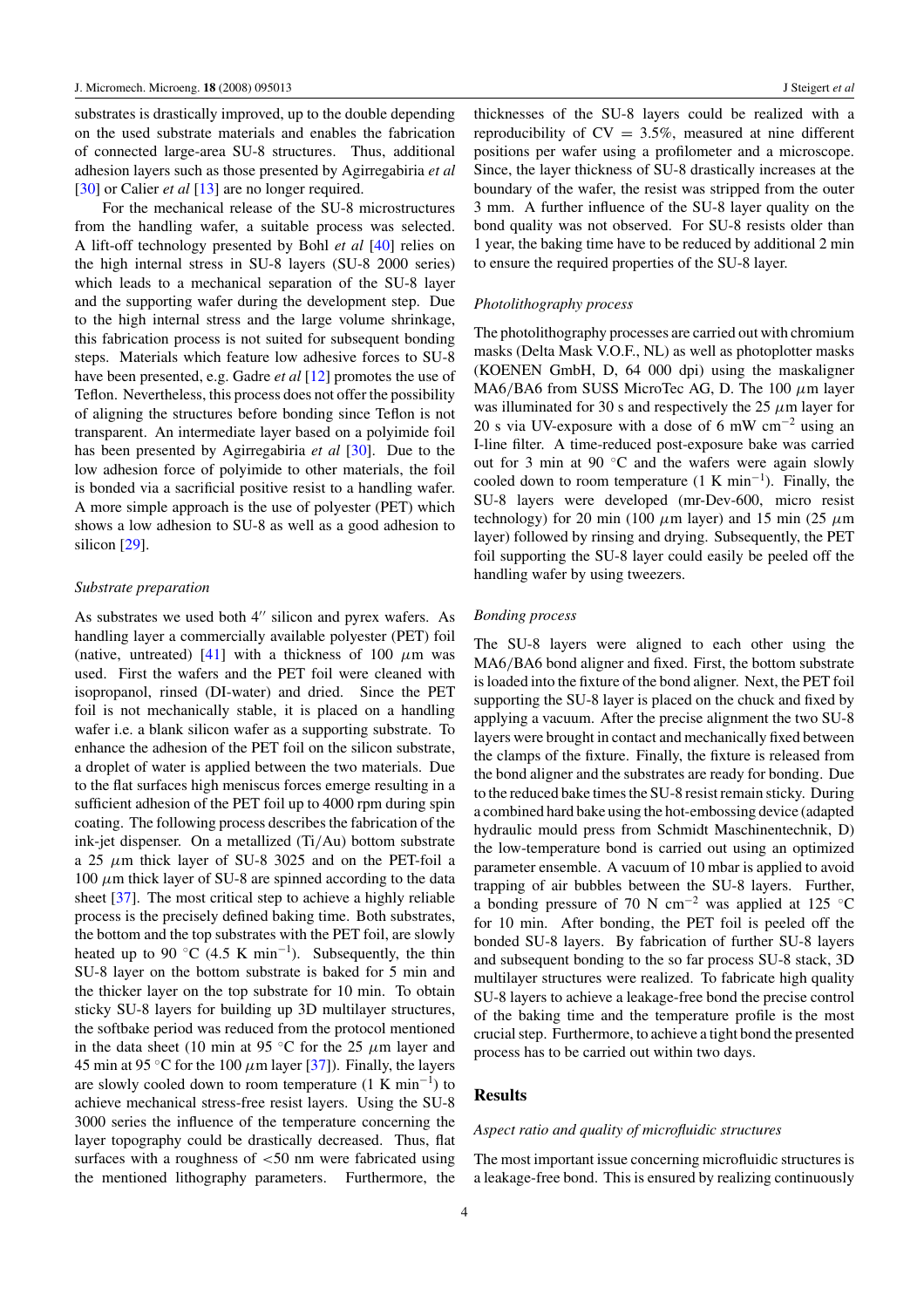<span id="page-4-0"></span>

aspect ratio  $\geq 1$ 

aspect ratio  $<< 1$ 

**Figure 2.** Simultaneously fabricated structures in SU-8 featuring with various aspect ratios. A pressure of *p* = 70 N cm−<sup>2</sup> and a temperature of  $T = 125$  °C were applied for 10 min. (*A*) Nozzle structure with aspect ratio  $\geq 1$ . (*B*) Bonding of large freestanding reservoir structures with extremely small aspect ratios  $\ll 1$ .



**Figure 3.** Realized bond strength depending on the bond pressure (*A*) and the bond temperature (*C*). With bond pressures too high the microfluidic structures are compressed (*B*). Too high bond temperatures lead to deformation of the channel geometry (*D*). The best combination of channel quality, yield and bond strength are realized by bonding with *p* = 70 N cm−<sup>2</sup> at *T* = 125 ◦C.

bonded structures with an extremely high bond strength of  $45 \pm 15$  MPa. Furthermore, various contrary structures featuring a wide range of aspect ratios were bonded leakagefree. Concerning the aspect ratios of microfluidic structures typical values in most applications are  $\leq 2$ . With our process we achieved embedded structures with a maximum aspect ratio of 2.5 realized on small anchoring structures (flow resistance with  $10 \times 14 \ \mu \text{m}^2$ ) featuring a very small channel size (width 10  $\mu$ m, height 25  $\mu$ m) as well as large freestanding structures (reservoirs) with an aspect ratio *<*0.02 (width 2000  $\mu$ m, height 25  $\mu$ m) bonded on 100  $\mu$ m width columns without any sagging of the sealing layer. In this case, the anchoring structures were 20 times smaller than the channel width. This way, an extremely flexible process was developed to fabricate precise channel structures within a transparent

SU-8 resist covering a wide range of microfluidic geometries. Figure 2 presents the realized structures of the welldefined nozzle with a cross-sectional area of  $25 \times 25 \mu m^2$ (figure 2(*A*)) and large reservoir structures featuring aspect ratios <0.02 (figure  $2(B)$ ) bonded with  $p = 70$  N cm<sup>-2</sup> at  $T =$ 125 ◦C (below mentioned as 'standard parameter set'). Using this parameter set, complementary aspect ratios with various embedded microchannels featuring rectangular cross-sectional areas are successfully realized.

#### *Bond strength*

During process development the main focus was put on reliable geometries with high bond strengths at the same time. This was achieved with the above-mentioned standard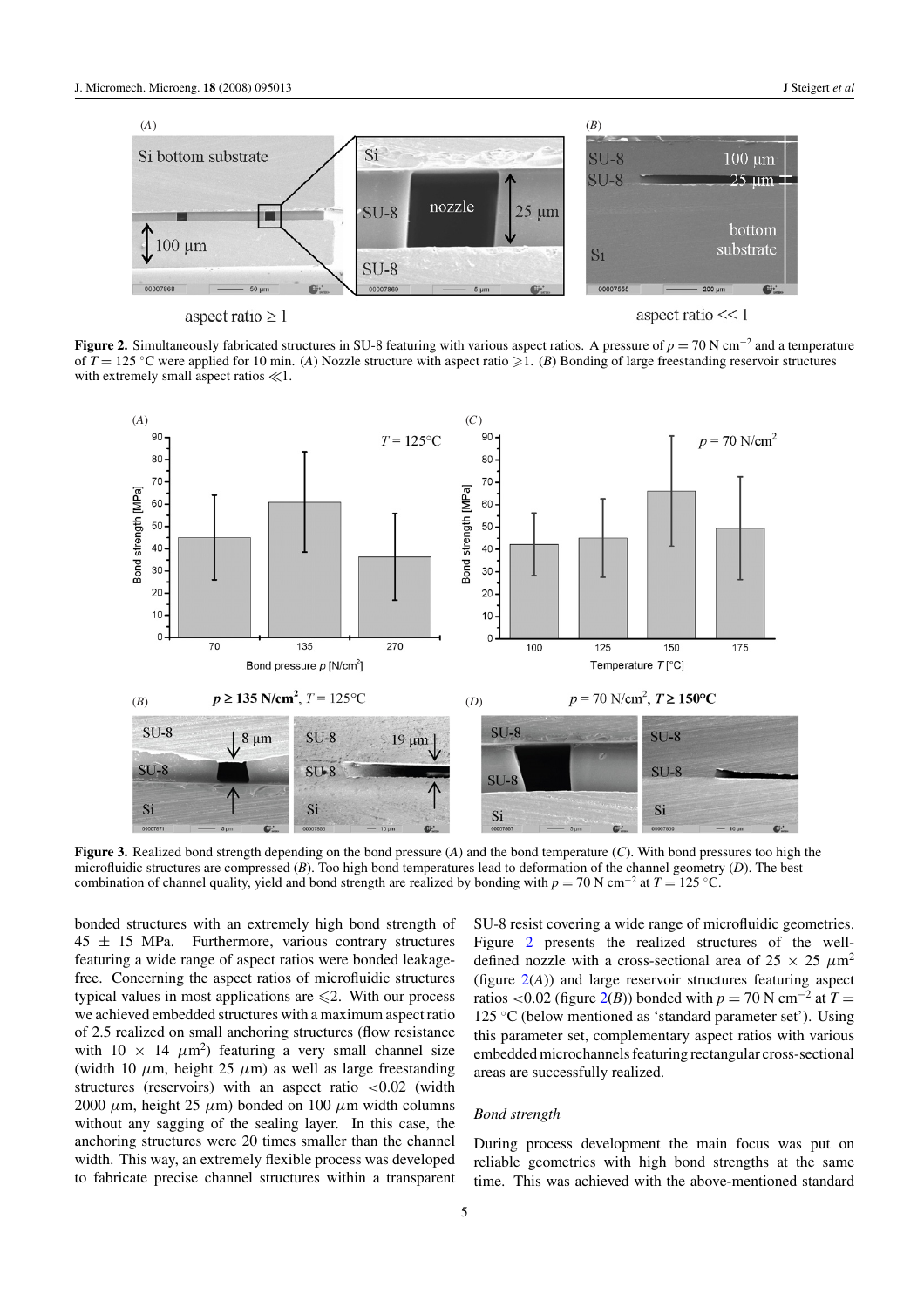

**Figure 4.** Fabrication process for completely freestanding SU-8 structures with embedded 3D microchannels. Multiple SU-8 layers are structured on PET release layers (1). After alignment and bonding (2), the PET foil is removed easily (3).



**Figure 5.** (*A*) Realization of a completely freestanding SU-8 foil in 4" format with a thickness of 225  $\mu$ m featuring a 3D embedded microchannel. (*B*) Detailed picture of the SU-8 foil featuring vias and microfluidic structures.

parameter set. The bond strength was investigated via pull tests using the *Z*010 from Zwick GmbH & Co. KG. We achieved extremely high bond strengths of  $45 \pm 15$  MPa using the above-mentioned bond parameters for various substrate materials (silicon, silicon nitride, pyrex) with a very good yield of more than 80% of bonded chips. Applying higher bond pressures could improve the bond strength (60 MPa bonded with 135 N cm<sup>-2</sup>) (figure [3\(](#page-4-0)A)), but the microfluidic structures are drastically deformed (figure [3\(](#page-4-0)*B*)). To achieve a bond, a minimal temperature of 100 ◦C has to be applied resulting in a low yield (*<*50%). Temperatures larger than 125 ◦C increase the bond strength (up to 66 MPa at 150  $\degree$ C) (figure  $3(C)$  $3(C)$ ) but result in tapered sidewalls

(figure  $3(D)$  $3(D)$ ). Concerning larger bond periods than 10 min, no influence was observed.

## *Freestanding 3D multilayer structures*

Completely freestanding 3D microfluidic structures out of SU-8 are realized by slight modification of the fabrication process. Multiple SU-8 layers were each structured on two PET foils supported by handling wafers and were bonded together using the above-mentioned process with the standard parameter set (figure 4). Afterwards, the PET-foil is peeled of from the top- and bottom side and completely freestanding SU-8 structures are realized. Figure 5 presents a transparent SU-8 foil with a thickness of 225 *µ*m featuring embedded 3D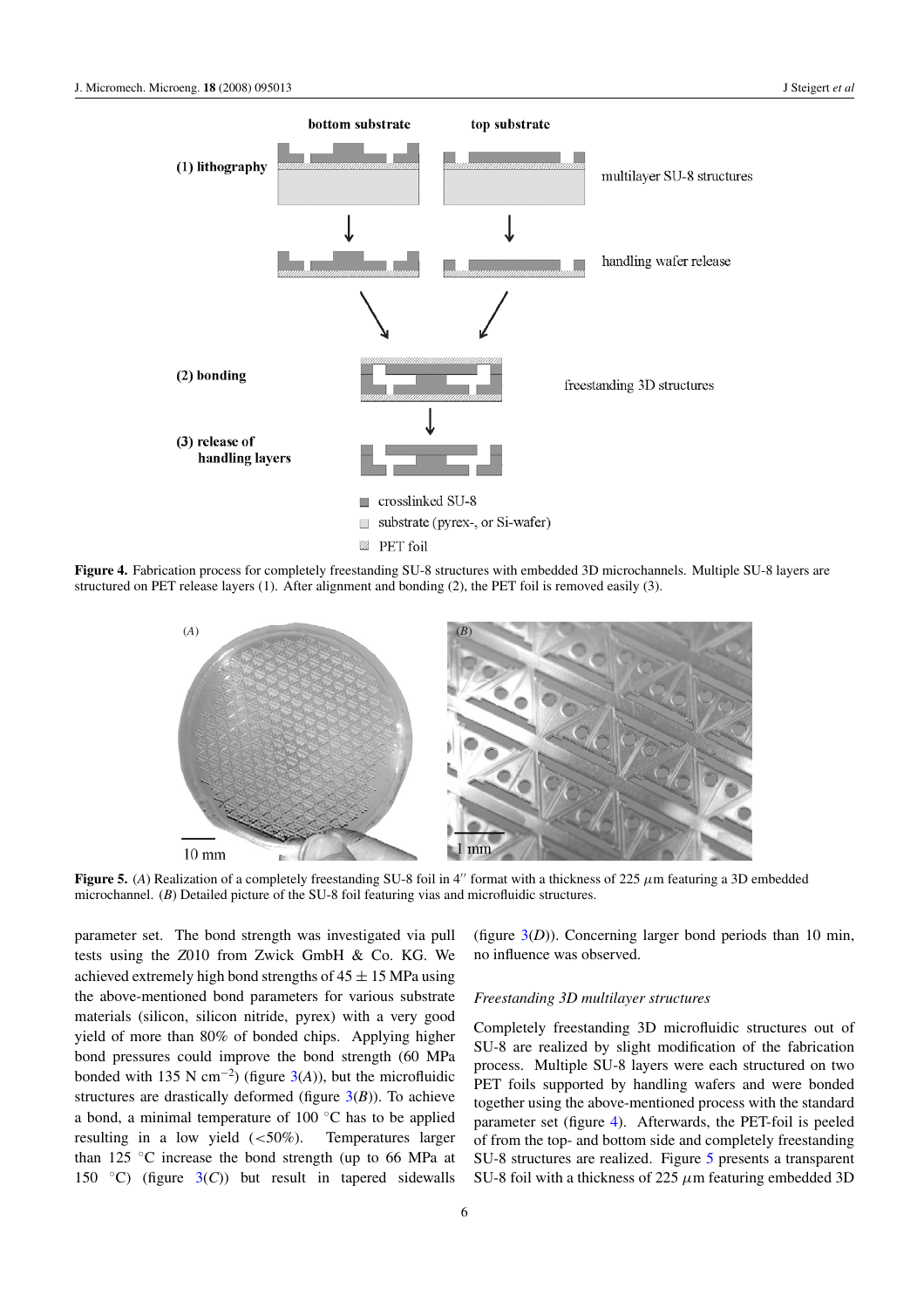<span id="page-6-0"></span>microchannels. This opens new, fast and simple fabrication prospects for versatile microfluidic application, e.g. for smallsize microneedle arrays for *in vivo* drug release.

## *Microfluidic characterization*

In this context the developed versatile fabrication process was used to realize thermal ink-jet (bubble-jet) dispensers. The robust functionality and a good reproducibility of bubblejet dispenser depend mainly on three parameters. First, the quality of the metallization and especially the heater structure. Second, the precise definition of the microfluidic resistance by defined channel geometries to achieve a reproducible fluid ejection. Third, the quality of the dispenser nozzle to realize a reproducible droplet formation. We successfully fabricated bubble jets, dispensing a minimal droplet volume of 6 pL and operating with a maximum actuation frequency of 11 kHz. The functionality of the bubble-jet dispenser was simulated using computational fluid dynamics and the results predicted a dispensed volume of 5.9 pL and a maximum actuation frequency of 11.2 kHz. The very good correlation between the simulation and the experimental results arises from the precise fabrication.

## **Conclusion**

We successfully presented a new, versatile fabrication process for the realization of embedded microchannels in SU-8. In contrast to the approaches presented so far, we have combined extremely high bond strengths up to 45 MPa, have simultaneous fabricated of channel geometries featuring a wide range of contrary aspect ratios (0.02–2.5) and have gained the possibility of microelectronics integration. Furthermore, this low-temperature bond approach allows the cost-efficient fabrication of microfluidic structures on a wafer level with a good yield (*>*80%) whereas small anchor structures (down to 20 times smaller than the sealed channel width) are required for a leakage-free bond. We demonstrate the flexibility of the developed process by the fabrication of high performance ink-jet dispensers as well as a completely freestanding SU-8 foil with integrated 3D microfluidic structures. Possible applications could be the fabrication of small size microneedle arrays for *in vivo* investigation with integrated microchannels for chemical stimulation and microelectronics for electrical recording. Also lab-on-a-chip systems with the need of microchannels featuring a wide range of channel geometries and aspect ratios will benefit from the presented process. This way, the developed process opens new fabrication possibilities for realizing microfluidic structures in various applications.

# **Acknowledgments**

The authors thank the Hans L Merkle-Foundation for financial support of this project. We also appreciate the good cooperation with the Cleanroom Service Center at IMTEK and at HSG-IMIT.

## **References**

- [1] Ducrée J and Zengerle R 2004 *FlowMap—Microfluidic Roadmap Fort the Life Sciences, Books on Demand GmbH* (Nordstedt, Germany: Books on Demand GmbH)
- [2] Thorsen T, Markl S and Quake S 2002 Microfluidic large-scale integration *Anal. Chem.* **298** 580–4
- [3] Schulte T H, Bardell R L and Weigl P H 2002 Microfluidic technologies in clinical diagnostics *Clin. Chim. Acta* **321** [1–10](http://dx.doi.org/10.1016/S0009-8981(02)00093-1)
- [4] Haeberle S and Zengerle R 2007 Microfluidic platforms for lab-on-a-chip applications *Lab Chip* **7** [1094–110](http://dx.doi.org/10.1039/b706364b)
- [5] Bower D W, Ismail M S and Roberts B E 1993 Low temperature Si3N4 direct bonding *Appl. Phys. Lett.* **62** [3485](http://dx.doi.org/10.1063/1.109002)
- [6] Steigert J *et al* 2007 Rapid prototyping of microfluidic chips in COC *J. Micromech. Microeng.* **17** [333–41](http://dx.doi.org/10.1088/0960-1317/17/2/020)
- [7] Unger M A, Chou H-P, Thorsen T, Scherer A and Quake S R 2000 Monolithic microfabricated valves and pumps by multilayer soft lithography *Science* **288** [113–6](http://dx.doi.org/10.1126/science.288.5463.113)
- [8] Anderson J R, Chiu D T, Jackman R J, Cherniavskaya O, McDonald J C, Wu H, Whitesides S H and Whitesides G M 2000 Fabrication of topologically complex three-dimensional microfluidic systems in PDMS by rapid prototyping *Anal. Chem.* **72** [3158–64](http://dx.doi.org/10.1021/ac9912294)
- [9] Lorenz H, Despont M, Fahrni N, LaBianca N, Renaud P and Vettinger P 1997 SU-8: a low-cost negative resist for MEMS *J. Micromech. Microeng.* **7** [121–4](http://dx.doi.org/10.1088/0960-1317/7/3/010)
- [10] Lee K Y, LaBianca N, Rishton S A, Zolgharnain S, Gelorme J D, Shaw J and Chang T H P 1995 Micromachining applications of a high resolution ultrathick photoresist *J. Bac. Sci. Technol.* B **132** [3012–6](http://dx.doi.org/10.1116/1.588297)
- [11] Voskerician G, Shive M S, Shawgo R S, von Recum H, Anderson J M, Cima M J and Langer R 2003 Biocompatibility and biofouling of MEMS drug delivery systems *Biomaterials* **24** [1959–67](http://dx.doi.org/10.1016/S0142-9612(02)00565-3)
- [12] Gadre A P *et al* 2004 Fabrication of a fluidic encapsulated dermal patch using multilayered SU-8 *Sensors Actuators* A**114** [475–85](http://dx.doi.org/10.1016/j.sna.2004.01.049)
- [13] Carlier J, Arscott S, Thony V, Fourrier J C, Caron F, Camart J C, Druon C and Tabourier P 2004 Integrated microfluidics based on multi-layered SU-8 for mass spectrometry analysis *J. Micromech. Microeng.* **14** [619–24](http://dx.doi.org/10.1088/0960-1317/14/4/024)
- [14] Huang Y and Rubinsky B 2003 Flow-through micro-electroporation chip for high efficiency single-cell genetic manipulation *Sensors Actuators* A **104** [205–12](http://dx.doi.org/10.1016/S0924-4247(03)00050-5)
- [15] Rowe L, McClain M A, Almasri M, Lee K and Frazier A B 2006 *Proc. 19th IEEE-MEMS Conf. (Istanbul), IEEE Piscataway (USA)* pp 446–53
- [16] Bilenberg B, Nielsen T, Clausen B and Kristensen A 2004 PMMA to SU-8 bonding for polymer based lab-on-a-chip systems with integrated optics *J. Micromech. Microeng.* **14** [814–8](http://dx.doi.org/10.1088/0960-1317/14/6/008)
- [17] Hu M, Lindemann T, Göttsche T, Kohnle J, Zengerle R and Koltay P 2007 Discrete chemical release from a microfluidic chip *J. Microelectromech. Syst.* **16** [786–94](http://dx.doi.org/10.1109/JMEMS.2007.892911)
- [18] Song I and Ajmera P K 2003 Use of photoresist sacrificial layer SU-8 electroplating mould in MEMS fabrication *J. Micromech. Microeng.* **13** [816–21](http://dx.doi.org/10.1088/0960-1317/13/6/304)
- [19] Liu G, Tian Y and Zhang X 2003 Fabrication of microchannels in negative resist *Microsyst. Technol.* **9** [461–4](http://dx.doi.org/10.1007/s00542-002-0258-7)
- [20] Conédéra V, Salvagnac L, Fabre N and Zamkotsian F 2007 Surface micromachining technology with two SU-8 structural layers and sol-gel, SU-8 or Si02*/*sol-gel sacrificial layers *J. Micromech. Microeng.* **17** [N52–N57](http://dx.doi.org/10.1088/0960-1317/17/8/N02)
- [21] Metz S, Jiguet S, Bertsch A and Renaud P 2004 Polyimide and SU-8 microfluidic devices manufactured by heat-depolymerizable sacrificial material technique *Lab Chip* **4** [114–20](http://dx.doi.org/10.1039/b310866j)